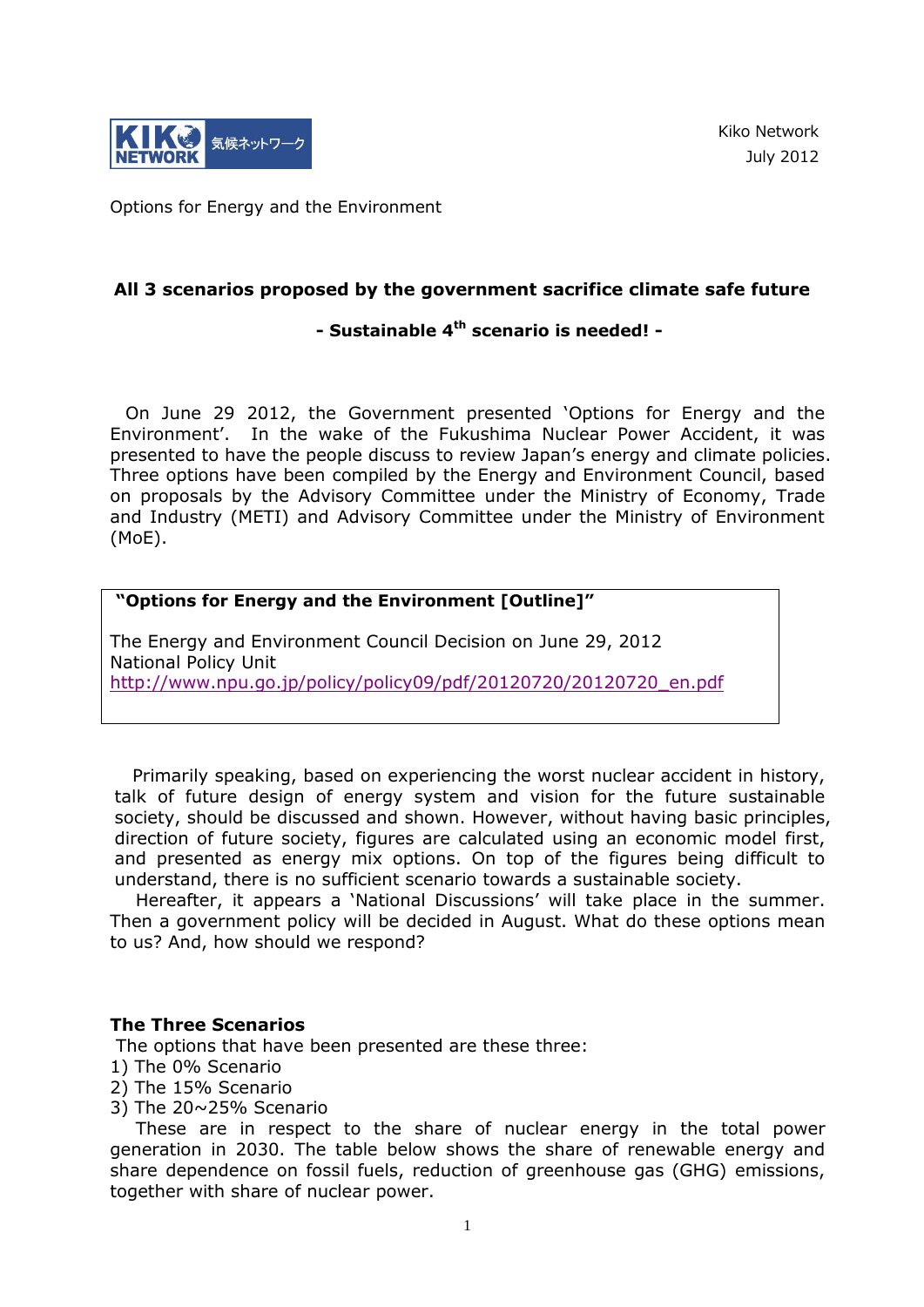|                                                             |      | 2010                                     | 0% Scenario                                         | 15%<br>Scenario                              | $20 \sim 25\%$<br>Scenario                       |
|-------------------------------------------------------------|------|------------------------------------------|-----------------------------------------------------|----------------------------------------------|--------------------------------------------------|
| Share of<br>Nuclear energy                                  |      | 26%                                      | $0\%$                                               | 15%                                          | $20 - 25%$                                       |
| Share of<br>Renewable<br>Energy                             |      | 10%                                      | 35%                                                 | 30%                                          | $30\% \sim 25\%$                                 |
| Share of fossil<br>fuels                                    |      | 63%<br>Coal: 24%<br>LNG: 29%<br>Oil: 10% | 65%<br>Coal: 21%<br>LNG: 38%<br>Oil: $6\%$          | 55%<br>Coal: 20%<br>LNG: 29%<br>Oil: 5%      | 50%<br>Coal: 18%<br>LNG: 27%<br>Oil: 5%          |
| Electric energy<br>generated                                |      | Approx. 1.1<br>trillion kWh              | Approx. 1<br><b>Trillion kWh</b><br>$(-10%)$        | Approx. 1<br><b>Trillion kWh</b><br>$(-10%)$ | Approx. 1 Trillion<br><b>kWh</b><br>$(-10\%)$    |
| <b>Final Energy</b><br>Consumption                          |      | Approx. 390<br>million kl                | $(-22%)$<br>Approx. 300<br>million kl               | $(-19%)$<br>Approx. 310<br>million kl        | $(-19%)$<br>Approx. 310<br>million kl            |
| Greenhouse<br><b>Gas Emissions</b><br>(compared to<br>1990) | 2020 | $-0.3%$                                  | $0 \sim -7\%$<br>(Nuclear<br>Power<br>$0 \sim 14\%$ | $-9%$<br>(Nuclear<br>Power21%)               | $-10 - -11%$<br>(Nuclear Power<br>$23 \sim 26\%$ |
|                                                             | 2030 |                                          | $-23%$                                              | $-23%$                                       | $-25%$                                           |

**Table: 3 Scenarios for 2030**

Resource: Created by Kiko Network, based on 'Options for Energy and Environment'.

## **1. Dependence on Nuclear Power**

For dependence on nuclear power, government made it clear its basic direction to 'reduce dependence on nuclear energy to the extent possible in the medium-tolong terms'. 0% scenario is clear on this. However, it is questionable whether 15% scenario and 20-25% scenario can be called "reducing nuclear dependence". Because, if you trace the step-by-step reduction of decommissioning the existing nuclear power plants in 40 years lifetime, immediately decommissioning the dangerous nuclear power plants (Fukushima No. 5&6, Onagawa plant, and Hamaoka plant) and prohibiting new building, 15% by 2030 is unattainable. Let alone in the 20~25% scenario, it is impractical to have a condition that the operating years be more than 40 years with expansion and high capacity utilization; it is basically an unrealistic nuclear dependent system. Also, 15% and 20-25% scenarios are ambiguous as to whether nuclear power will be increased or decreased after 2030. Thus, there is only one choice for reducing nuclear power dependence.

## **2. Small Energy Conservation and High Coal-Dependence**

The problem with choosing 0% scenario is that it is a choice that comes with the increase in fossil fuel dependence and sacrificing climate change problem.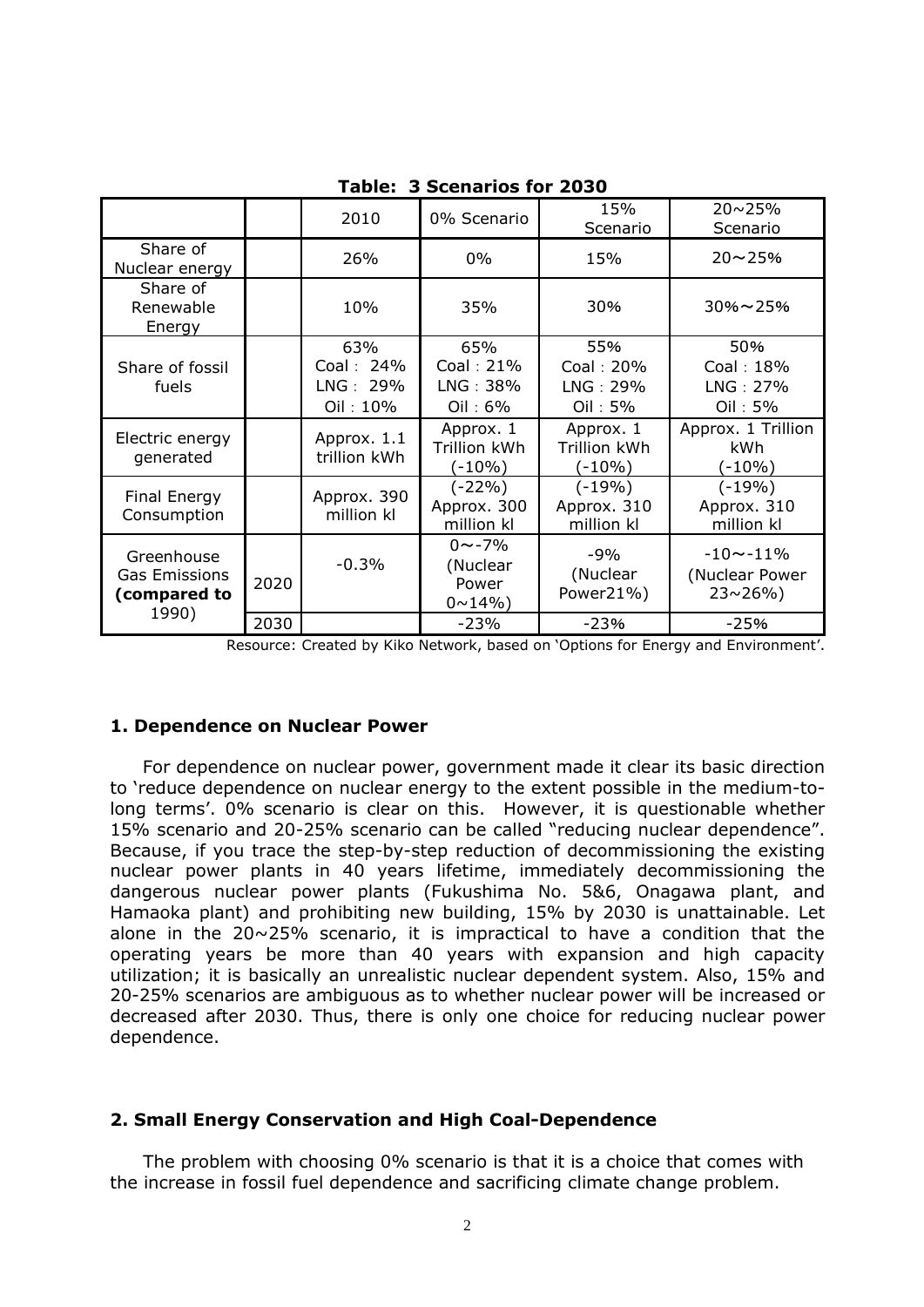There is no alternative that allows the coexistence of nuclear power phase-out and reduction of ambitious greenhouse gas reductions. The energy conservation of all three scenarios will eventually be fixed at -10% reduction in 2030 of the total power generation from 2010 level and the final energy consumption will all be nearly a -20% so is very passive. Last year, Kiko Network announced that a 25% GHG reduction would be achievable, increasing energy efficiency possible, but no such option exists. It is likely people who wish to move away from nuclear are willing to more energy conservation, but there is no such options.

Since the assumption for energy conservation is low, the dependence on fossil fuel becomes high. Among them the proportion of coal, where it is 24% in 2010, are between 18% and 21% in 2030 and very high in either scenarios. It maintains the structure of fossil fuel dependence. With coal-fired thermal power, commercialization of such things as IGCC (Integrated Gasification Combined Cycle) and CCS (Carbon Capture and Storage) which government promote is not expected sometime soon, so without drastic reduction of coal dependency until 2030, an increase in CO2 emissions is inevitable. It is important to reduce the proportion of fossil fuel used and to shift natural gas which produces about half the CO2 emissions than fossil fuel.

#### **3. Reduction of Greenhouse gas emissions in 2020 is far below the 25%**

Reductions for greenhouse gas (GHG) emissions by 2020 from 1990 level are 0% scenario) 0~7%, 15% scenario) 9%, 20-25% scenario) 10~11% by 2020, which greatly undermines Japan's GHG reduction pledge of '25% reduction by 2020'. The 0% scenario is nearly the same level of 2010 target of - 6% under of the Kyoto Protocol. All 3 scenarios are to postpone 2020 climate target to 2030.

With this premise, it is expected that the mass production society would continue and energy conservation is limited, for example, a 1.2 billion ton steel production, which was the level of a peak production in 2007, is to be maintained until 2030. Also, reduction measures to the power sector have not properly incorporated.

Originally, there should be a debate on how the social and industrial structures should shift toward green economy, but there is no such debate, and continuing current system is a common prerequisite for any of the scenarios discussed. So far, Japan's climate change policy was unable to advance the reductions in industrial sector and was unable to enforce effective policies, such as, carbon tax and emissions trading scheme. As a result, it has lost the opportunity for a new green industry, and thus unable to create new jobs. The scenarios presented will yield to repeating the same mistake in the past into the future.

On the other hand, at the UNFCCC, issues on how to raise ambition (emission reduction targets) of each country are one of the important agendas. Contrary to the worldwide trend of raising the ambition, the scenarios presented do the opposite.